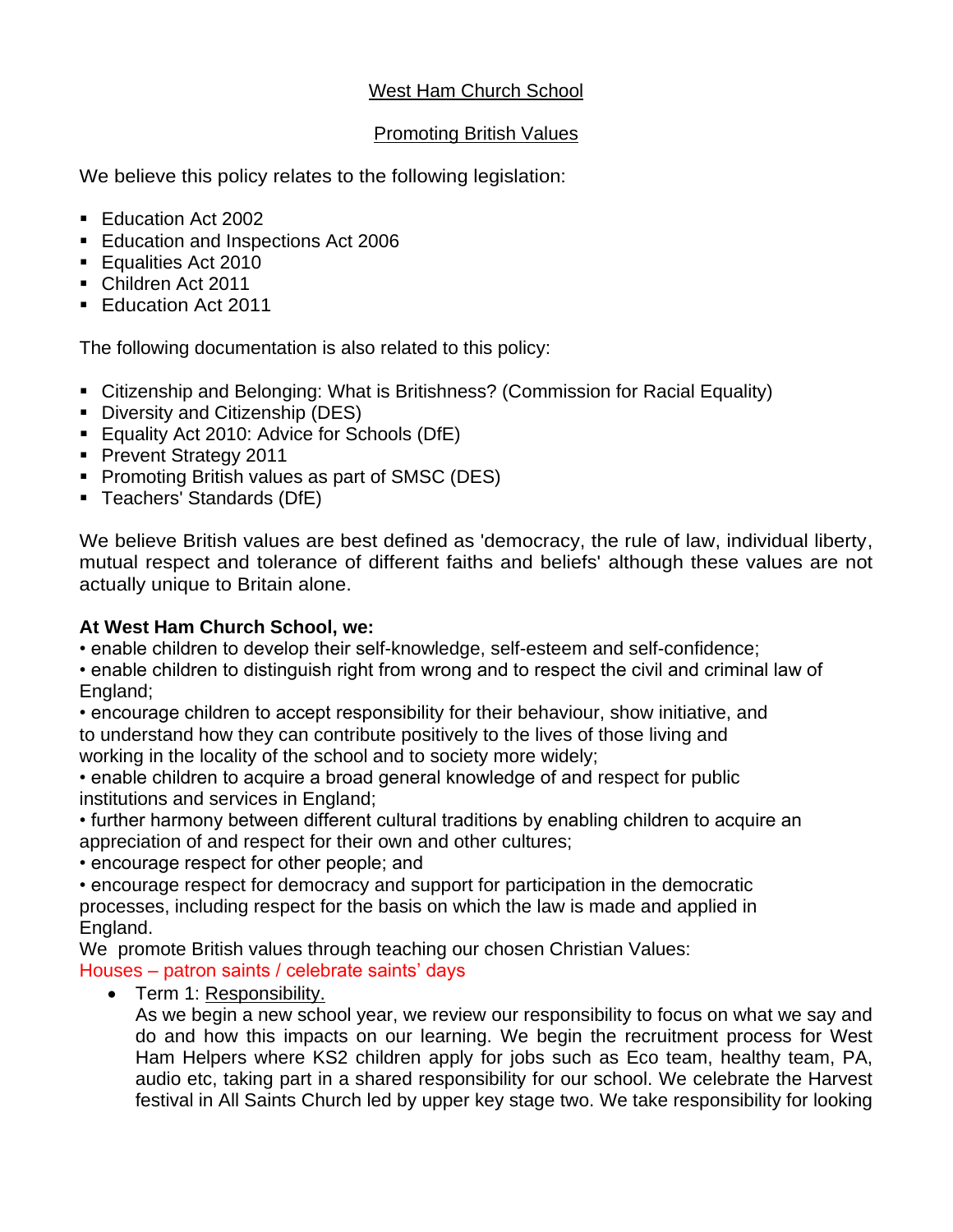after others in our food donations within the local community. Work together to raise money for local charities and fundraise for our school.

• Term 2: Peace

We begin the term by reflecting on the peace borne from Remembrance Day and those who died for their country, leading into the peace of Christmas time and our nativity performed by EYFS in school and key stage one in All Saints church.

• Term 3: Respect

A value that runs through the whole year but highlighted in term 3 as we refocus on our behaviour and expectations within the school. It reminds us to value ourselves, those close to us and the natural world.

## • Term 4: Friendship

Lower key stage two perform the Easter story where we emphasise Jesus's friendships and how we can be good friends, help others and learn about healthy friendships.

## • Term 5: Perseverence

Term 5 is the culmination of all our work to date where summative assessment takes place particularly for year 1 in phonics, year 2 and 6 SATs. We encourage one another to try our best and to stay calm to help us focus when needed.

# • Term 6:

This value was decided by the children of West Ham Church School in the form of a debate. Five of our most important values were retained while the final value was chosen from values we had focused on previously.

British values are firmly embedded through our school systems such as:

- buddies
- West Ham Helpers
- School Council with democratically elected class representatives
- whole school behaviour policy which focuses on positive behaviour management, and encourages children to take responsibility for their own behaviour
- celebrations of each other's success
- teacher-child communication boxes
- inclusion of children from all ethnic backgrounds, faiths and beliefs
- house system
- peer mediators

Also, at the start of the school year we have a focus on British values as pupils settle into their new classes. We link this to our Rights Respecting School (silver award, January 2018) where UNICEF's articles on children's rights are discussed and made a part of the class rules.

We support the rule of English and criminal law and we will not teach anything that undermines it.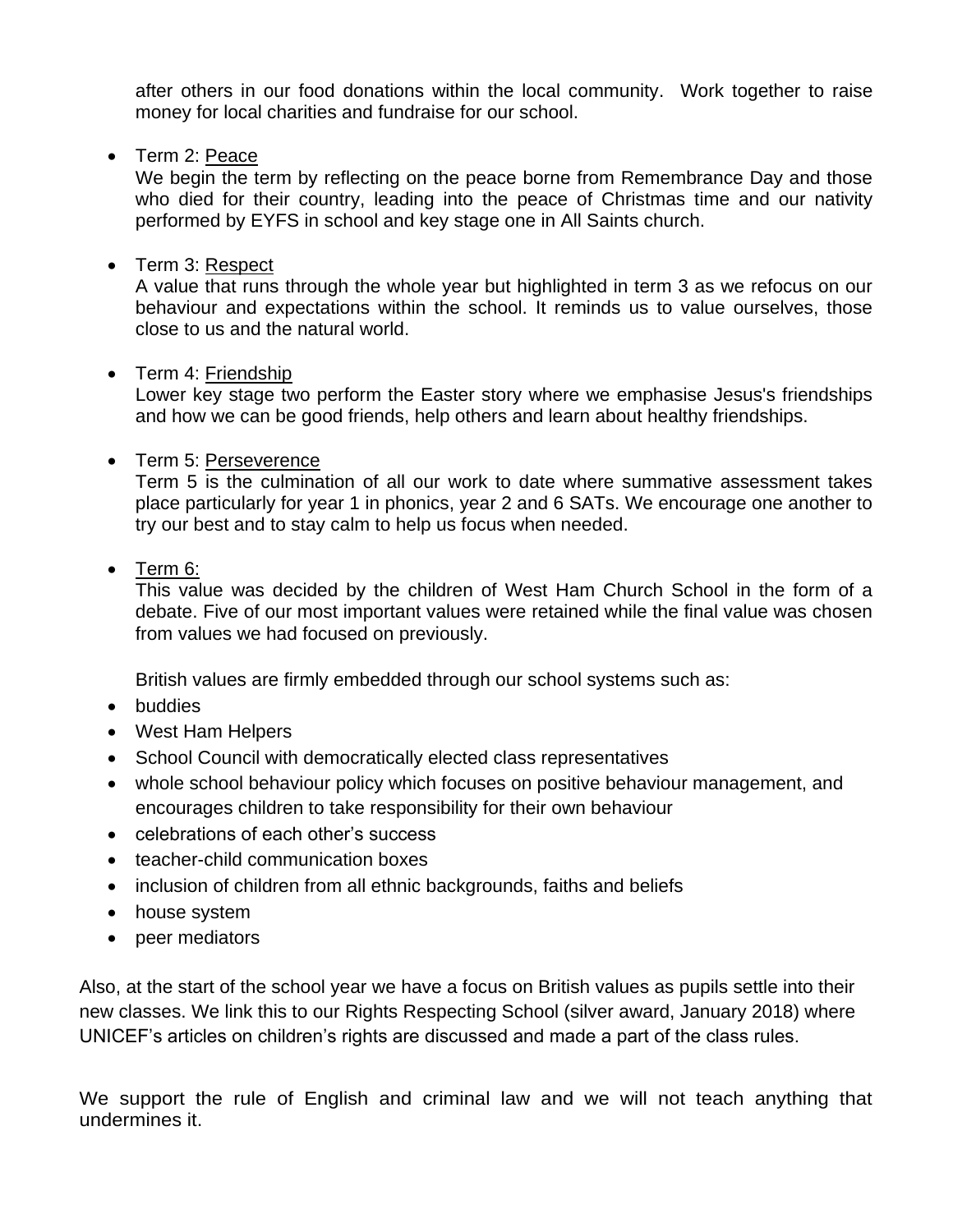We have a duty to actively promote and embed these values and to challenge pupils, school personnel or parents who express extremist views contrary to fundamental British values. We want to ensure pupils are prepared for life in modern Britain by the active promotion of and respect of British values.

We believe these values are reinforced regularly through a broad and balanced curriculum and through:

- being a UNICEF Rights Respecting school, the school council, pupil questionnaires, school councillor elections, class charters (**Democracy)**
- **EX school rules, playground rules, safety rules, visits from the Police, visits to a council chamber** and to meet local councillors **(Rule of Law)**
- e-Safety, PSHE, extra-curricular activities **(Individual Liberty)**
- Golden Rules, behaviour policy **(Mutual Respect)**
- RE, PSHE, celebration of different faiths and cultures, visit to places of worship of world faiths, promoting languages of EAL pupils, links with schools in other countries **(Tolerance of those of Different Faiths and Beliefs)**

We give pupils 'first-hand experience of the diverse make-up of modern British society' by teaching them respect for other faiths and developing their awareness and knowledge of communities different than their own. We value the diverse ethnic backgrounds of all our pupils and throughout the year we hold a variety of events to celebrate these.

We 'expect teachers to uphold public trust in the profession and maintain high standards of ethics and behaviour, within and outside school' and 'not to undermine fundamental British values'.

We aim to be judged at least good in all school inspections by ensuring that pupils understand the importance of British values and leave school ready to play their full part in British society.

We wish to work closely with the School Council and to hear their views and opinions as we acknowledge and support Article 12 of the United Nations Convention on the Rights of the Child that children should be encouraged to form and to express their views.

We as a school community have a commitment to promote equality. Therefore, an equality impact assessment has been undertaken and we believe this policy is in line with the Equality Act 2010.

We believe it is essential that this policy clearly identifies and outlines the roles and responsibilities of all those involved in the procedures and arrangements that is connected with this policy.

# **Aims**

- To actively promote and embed British values.
- To give pupils first-hand experience of the diverse make-up of modern British society.
- To challenge pupils, school personnel or parents who express extremist views contrary to fundamental British values.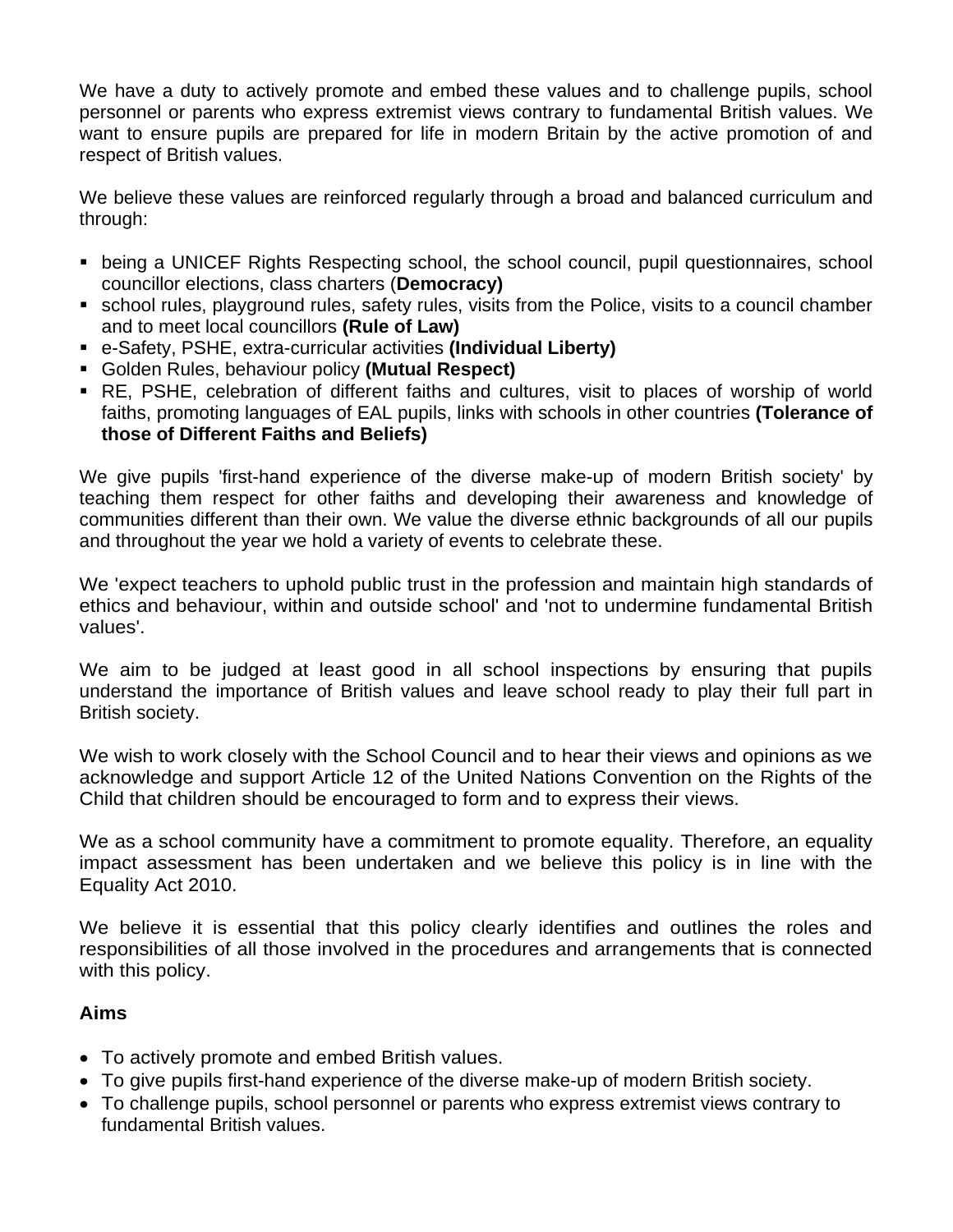- To keep our pupils safe and ensure they are prepared for life in modern Britain by the active promotion of and respect of British values.
- To share good practice within the school and with other schools.
- To ensure compliance with all relevant legislation connected to this policy.
- To work with other schools and the local authority to share good practice in order to improve this policy.

## **Responsibility for the Policy and Procedure**

## **Role of the Governing Body**

The Governing Body has:

- delegated powers and responsibilities to the Headteacher to ensure all school personnel and stakeholders are aware of and comply with this policy;
- responsibility for ensuring that the school is prepared for any type of inspection;
- responsibility for ensuring full compliance with all statutory responsibilities;
- responsibility for ensuring that the school complies with all equalities legislation;
- nominated a designated Equalities governor to ensure that appropriate action will be taken to deal with all prejudice related incidents or incidents which are a breach of this policy;
- responsibility for ensuring funding is in place to support this policy;
- make effective use of relevant research and information to improve this policy;
- **EXT** responsibility for ensuring this policy and all policies are maintained and updated regularly:
- **EXP** responsibility for ensuring all policies are made available to parents;
- the responsibility of involving the School Council in the development, approval, implementation and review of this policy;
- **•** nominated a link governor to visit the school regularly, to liaise with the Headteacher and to report back to the Governing Body;
- responsibility for the effective implementation, monitoring and evaluation of this policy.

# **Role of the Headteacher and Senior Leadership Team**

The Headteacher and the Senior Leadership Team will:

- ensure all school personnel, pupils and parents are aware of and comply with this policy;
- be prepared for all types of school inspection;
- work closely with the link governor;
- challenge any pupil, member of the school personnel, parent or governor who expresses opinions contrary to fundamental British values;
- **•** provide leadership and vision in respect of equality;
- provide guidance, support and training to all staff;
- make effective use of relevant research and information to improve this policy;
- monitor the effectiveness of this policy by:
	- ➢ monitoring learning and teaching through observing lessons
	- $\triangleright$  monitoring planning and assessment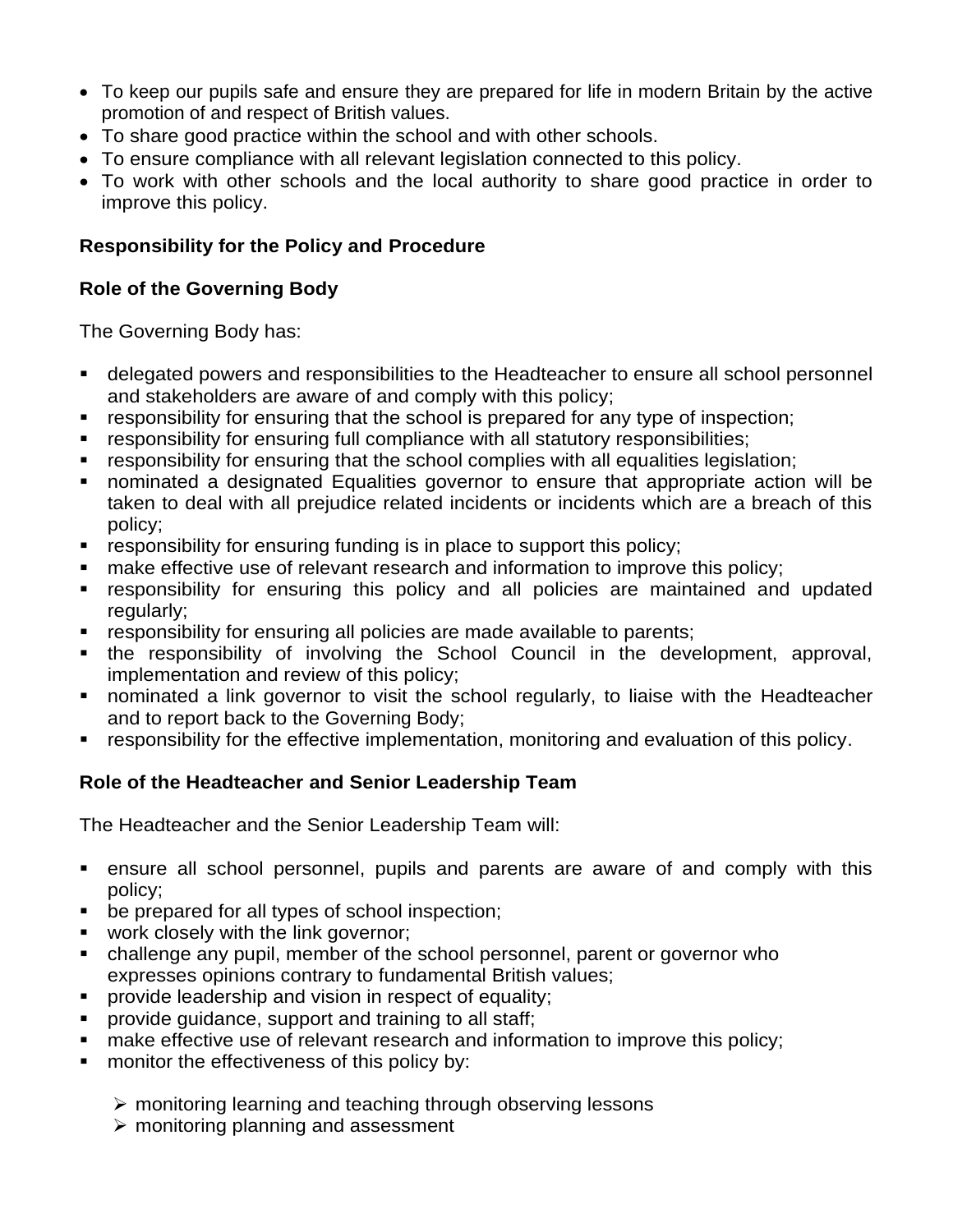- ➢ speaking with pupils, school personnel, parents and governors
- **E** annually report to the Governing Body on the success and development of this policy.

### **Role of the Nominated Governor**

The Nominated Governor will:

- work closely with the Headteacher;
- ensure this policy and other linked policies are up to date;
- ensure that everyone connected with the school is aware of this policy;
- attend training related to this policy;
- **report to the Governing Body every term;**
- annually report to the Governing Body on the success and development of this policy.

#### **Role of School Personnel**

School personnel will:

- comply with all aspects of this policy;
- maintain high standards of ethics and behaviour within and outside school and not to undermine fundamental British values;
- work hard to maintain a positive ethos;
- work hard to maintain a safe and respected school environment;
- **E** show respect for all members of the school community;
- develop positive working relationships with pupils, school personnel, parents and governors;
- **plan and deliver good to outstanding lessons;**
- have expectations of their pupils;
- achieve high standards;
- celebrate the success of pupils in lessons
- work hard to maintain a positive ethos;
- work hard to maintain a safe and respected school environment;
- **•** promote good behaviour;
- be aware of all other linked policies;
- work in partnership parents and carers keeping them up to date with their child's progress and behaviour at school;
- **E** implement the school's equalities policy and schemes;
- report and deal with all incidents of discrimination;
- attend appropriate training sessions on equality;
- report any concerns they have on any aspect of the school community.

## **Role of Pupils**

Pupils will:

- $\bullet$  be aware of and comply with this policy;
- **•** be encouraged to work in partnership with the school by making decisions and exercising choice in relation to their educational programme;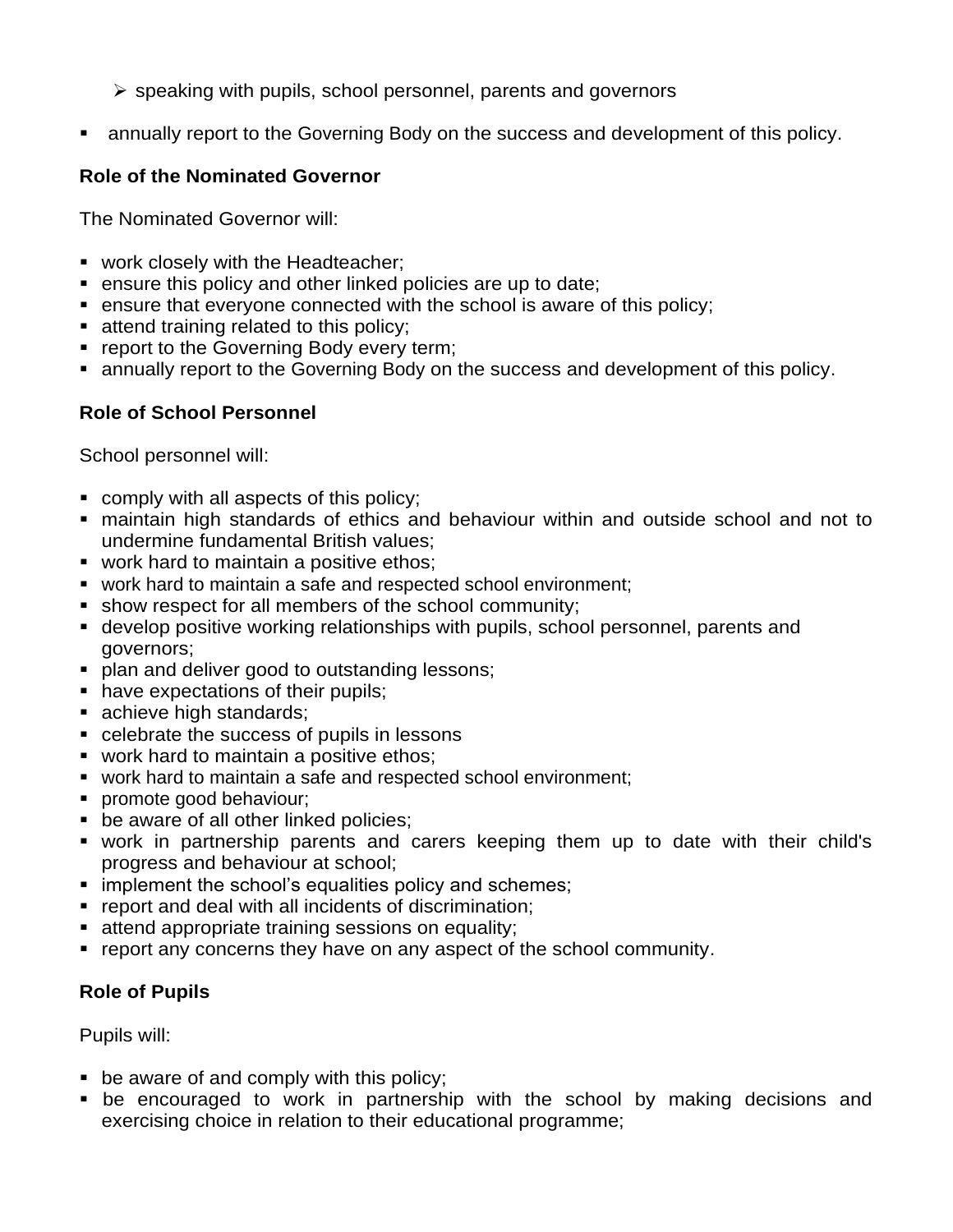- listen carefully to all instructions given by the teacher;
- ask for further help if they do not understand;
- **participate fully in all lessons;**
- participate in discussions concerning progress and attainment;
- treat others, their work and equipment with respect;
- support the school Code of Conduct and quidance necessary to ensure the smooth running of the school;
- **E** talk to others without shouting and will use language which is neither abusive nor offensive;
- liaise with the school council;
- take part in questionnaires and surveys.

### **Role of the School Council**

The School Council will be involved in:

- determining this policy with the Governing Body;
- **EXEDENT** discussing improvements to this policy during the school year;
- organising surveys to gauge the thoughts of all pupils;
- reviewing the effectiveness of this policy with the Governing Body.

#### **Role of Parents/Carers**

Parents/carers will:

- be aware of and comply with this policy;
- be encouraged to take an active role in the life of the school by attending:
	- $\triangleright$  parents and open evenings
	- $\triangleright$  parent-teacher consultations
	- ➢ class assemblies
	- ➢ school concerts
	- $\triangleright$  fundraising and social events
- be encouraged to work in school as volunteers;
- be encouraged to organise after school clubs or groups;
- be asked to take part periodic surveys conducted by the school;
- ensure regular and punctual attendance;
- notify school on the first day of pupil absence;
- encourage effort and achievement;
- encourage completion of homework and return it to school;
- provide the right conditions for homework to take place;
- expect their child to hand in homework on time;
- join the school in celebrating success of their child's learning;
- support the school Code of Conduct and guidance necessary to ensure smooth running of the school;
- **EXECT** ensure correct school uniform is worn.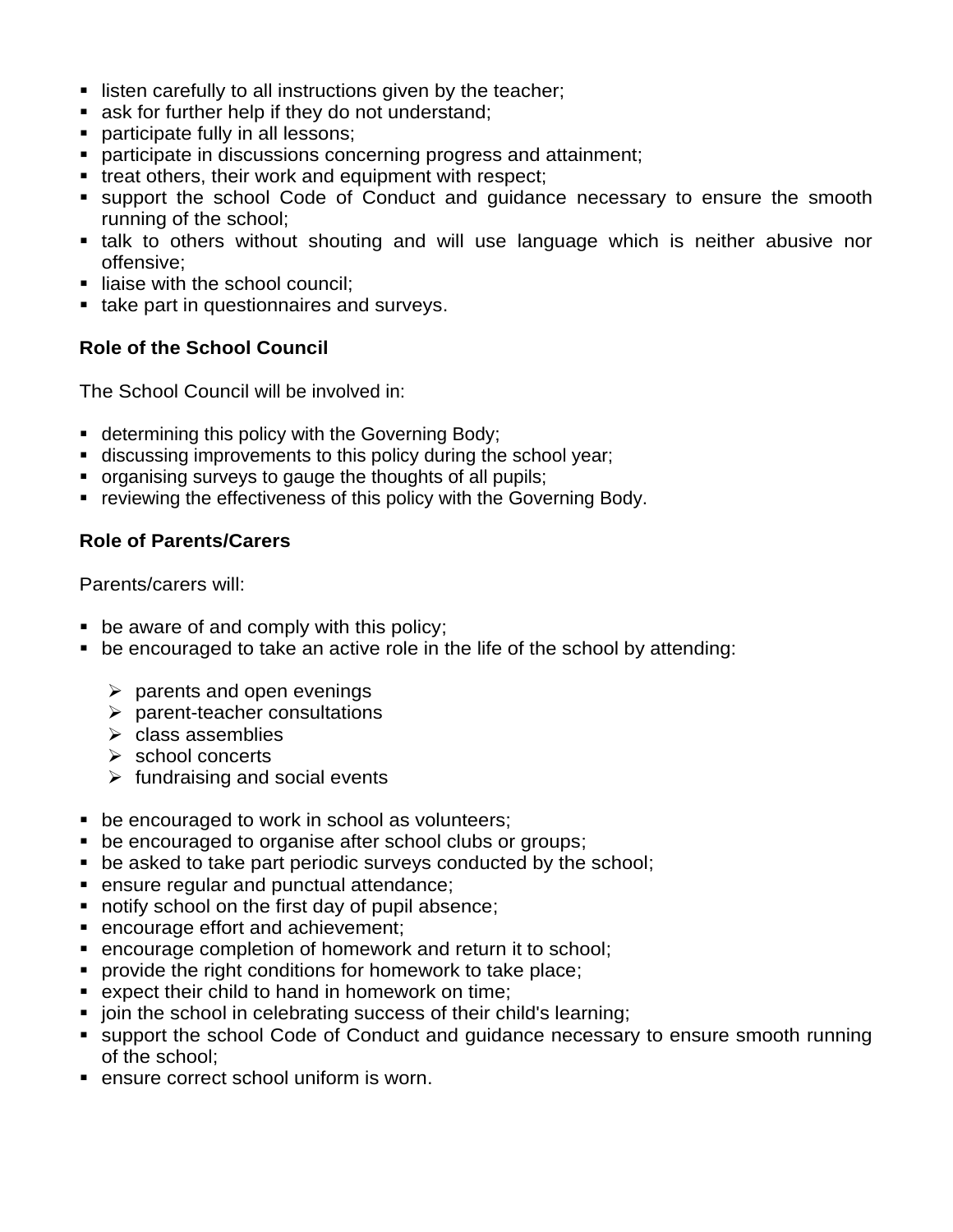## **Raising Awareness of this Policy**

We will raise awareness of this policy via:

- the School Handbook/Prospectus
- the school website
- the Staff Handbook
- meetings with parents such as introductory, transition, parent-teacher consultations and periodic curriculum workshops
- school events
- meetings with school personnel
- communications with home such as weekly newsletters and of end of half term newsletters
- reports such annual report to parents and Headteacher reports to the Governing Body
- information displays in the main school entrance

## **Training**

All school personnel:

- have equal chances of training, career development and promotion
- receive training on induction which specifically covers:
	- $\triangleright$  All aspects of this policy
	- ➢ Ethos
	- ➢ Spiritual, Moral, Social and Cultural
	- $\triangleright$  Dealing with Extremism and Radicalisation
	- ➢ PSHE
	- ➢ RE
	- $\triangleright$  Equal opportunities
	- $\triangleright$  Inclusion
- receive periodic training so that they are kept up to date with new information
- receive equal opportunities training on induction in order to improve their understanding of the Equality Act 2010 and its implications

## **Equality Impact Assessment**

Under the Equality Act 2010 we have a duty not to discriminate against people on the basis of their age, disability, gender, gender identity, pregnancy or maternity, race, religion or belief and sexual orientation.

This policy has been equality impact assessed and we believe that it is in line with the Equality Act 2010 as it is fair, it does not prioritise or disadvantage any pupil and it helps to promote equality at this school. (See Initial Equality Impact Assessment)